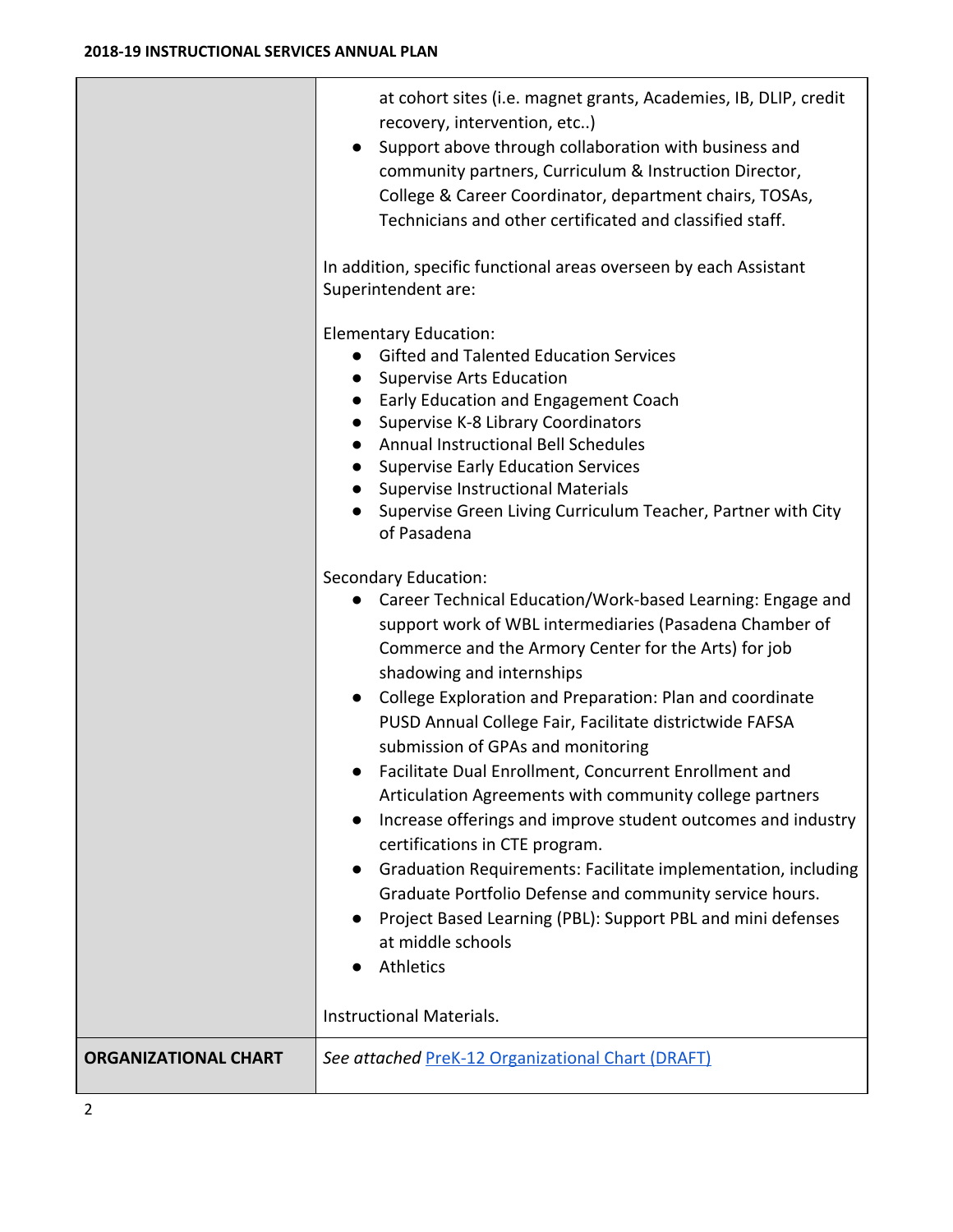| <b>DEPARTMENT LEADS</b>   | Julie Reynoso, Assistant Superintendent<br>reynoso.julianne@pusd.us<br>Marisa Sarian, Assistant Superintendent<br>sarian.marisa@pusd.us |
|---------------------------|-----------------------------------------------------------------------------------------------------------------------------------------|
| <b>DEPARTMENT CONTACT</b> | Maria Meza, Senior Administrative Assistant/Instructional Materials<br>(626)396-3600, ext. 88216<br>meza.maria@pusd.us                  |

# **INSTRUCTIONAL SERVICES 2018-19 DEPARTMENT GOALS**

| 1. Department Goals<br>(Outcomes) 2018-19<br>What outcomes do you want to<br>see? For who? Are they aligned<br>to Strategic, LCAP, other plans? | <b>Metrics</b><br>How will you measure impact?                                                                                                                                                                                                                                                                                                                                             | Targets (D)<br>Include baseline level, if<br>available                                                                                                                                                                                                                                                                                                                                                                                                                                                                                                                                                                                              |
|-------------------------------------------------------------------------------------------------------------------------------------------------|--------------------------------------------------------------------------------------------------------------------------------------------------------------------------------------------------------------------------------------------------------------------------------------------------------------------------------------------------------------------------------------------|-----------------------------------------------------------------------------------------------------------------------------------------------------------------------------------------------------------------------------------------------------------------------------------------------------------------------------------------------------------------------------------------------------------------------------------------------------------------------------------------------------------------------------------------------------------------------------------------------------------------------------------------------------|
| All students reading on<br>1.<br>grade level by 3rd, 6th,<br>and 9th.                                                                           | <b>LCAP</b><br>1.2 ELA Proficiency: % of students<br>proficient in ELA.<br>1.15 3rd Grade Literacy Rate: % of 3rd<br>grade students reading at grade level by<br>end of year<br>1.11 Sufficient Instructional Materials: %<br>of students with sufficient access to<br>instructional materials<br>❖ IRI data 3x a year<br>❖ Data chats among<br>administrators and teachers<br>3-4x a year | <b>LCAP</b> targets:<br>State Priority 4<br>See Dashboard for baselines<br>and targets by subject and<br>student group. Specific to<br>ELA Proficiency rise from 2016<br>baseline equal to +4% with new<br>baseline for 2017-18 at 44.2%<br>or the equivalent of -25.7<br>distance from state Level 3<br>(Dashboard).<br>2018-19 target is -15 or better<br>indicating a 15 point<br>improvement or better toward<br>meeting state target (I used<br>Ani's Dashboard from 6.8.18<br>checked against Dr. S's KPI<br>summary<br><b>Local Priority 2</b><br>3 <sup>rd</sup> grade literacy<br>+5% from 46.2% in 2016-17 to<br>51% or better in 2017-18 |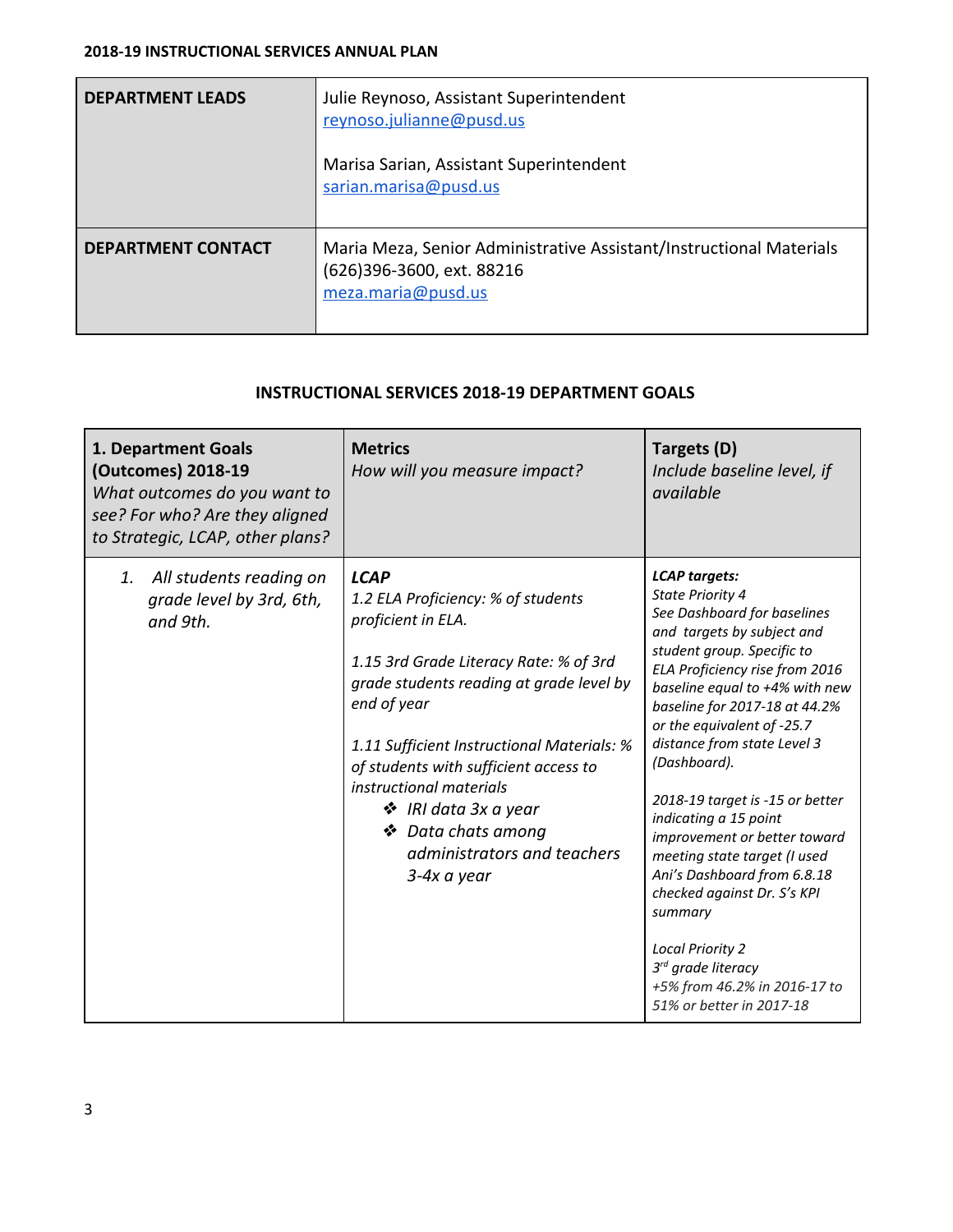## **2018-19 INSTRUCTIONAL SERVICES ANNUAL PLAN**

| 2. We hold ourselves and<br>each other accountable<br>for openly confronting<br>biases that prevent us<br>from achieving equity. | 3.7 School Connectedness<br>2.4 Positive Working Environment<br>❖ CHKS<br>❖ Implementation and<br>monitoring of MTSS, RTI and<br>TIC work<br>❖ Plans updated to meet the<br>needs of all students<br>❖ Suspension and attendance<br>rates<br>❖ Graduate Profile Alignment<br>$K-12$ | State Priority 6<br>3.7 CHKS School Connectedness<br>54% or +4% in 2017-18 from<br>baseline of 50.5% in 2016-17<br><b>State Priority 5</b><br>3.1 Attendance rate target of<br>96%. Baseline of 95.8% for<br>years 2014-17.<br>Individual school data and<br>demographics |
|----------------------------------------------------------------------------------------------------------------------------------|-------------------------------------------------------------------------------------------------------------------------------------------------------------------------------------------------------------------------------------------------------------------------------------|---------------------------------------------------------------------------------------------------------------------------------------------------------------------------------------------------------------------------------------------------------------------------|
| 3. Increase the number of<br>students who are<br>college and career ready                                                        | LCAP State Priority 4<br>1.7 College & Career Readiness Indicator                                                                                                                                                                                                                   | Baseline: 35.7%; 18-19<br>Target: 40%                                                                                                                                                                                                                                     |

| 2. Department Actions for 2018-19(E)<br>What will we do in 18-19 to achieve our goals and meet our targets?                                                                                                                                                                                                                                                                                                                                                                                                                                                                                                                                                                                                                                                                           | Will this take<br>additional resources<br>to do in 18-19?<br>Yes/No |
|---------------------------------------------------------------------------------------------------------------------------------------------------------------------------------------------------------------------------------------------------------------------------------------------------------------------------------------------------------------------------------------------------------------------------------------------------------------------------------------------------------------------------------------------------------------------------------------------------------------------------------------------------------------------------------------------------------------------------------------------------------------------------------------|---------------------------------------------------------------------|
| All students reading on grade level by 3rd, 6th, and 9th.<br>1.<br>a. All six Focus elementary schools will have the service of the<br>Early Education and Engagement coach to develop site<br>Academic RTI plans for intentional intervention for our readers.<br>b. Secondary Focus schools will receive support described below<br>Instructional Services will be conducting monthly-2hr. Learning<br>$\mathcal{C}$ .<br>Walks with site principals to target literacy and reading<br>throughout the year.<br>i.<br>We will shadow/observe 3-4 classrooms per site<br>Develop short-term and long-term goals for each site<br>ii.<br>iii.<br>Plan PD according to results, observations, and data<br>1. Site principals will continue to conduct Learning<br>Walks with site teams | No                                                                  |
|                                                                                                                                                                                                                                                                                                                                                                                                                                                                                                                                                                                                                                                                                                                                                                                       |                                                                     |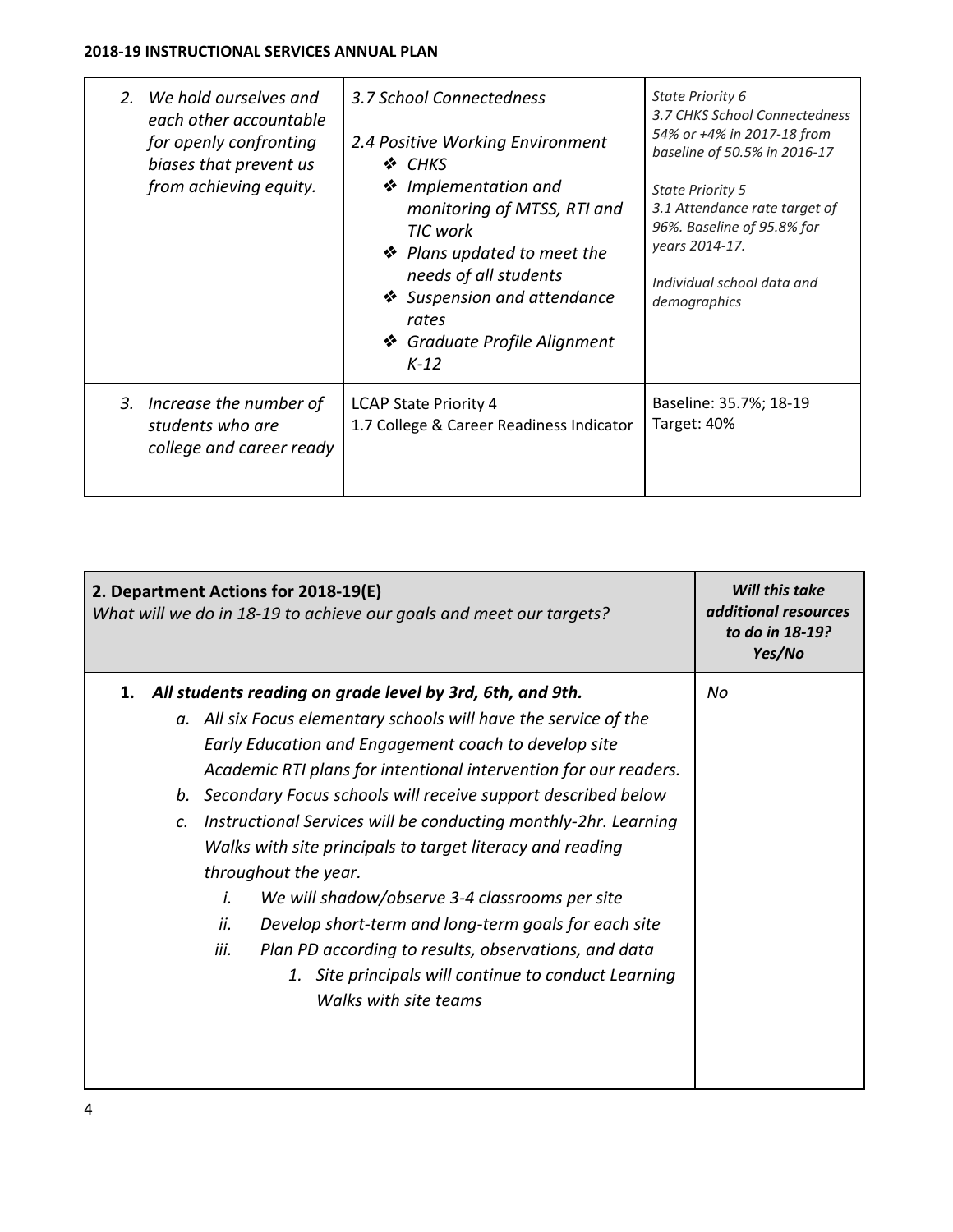|    | i.                | d. Develop a protocol for Data chats with principals,<br>administrators and teachers for alignment of achieving the<br>literacy goal<br>Working with CIPD to assist in meetings, walks and<br>develop of protocol                                                                                                                                                                                                                                                                                                                                                                                                                                                                                                                                                                                                                                                                                                                                                                    | No |
|----|-------------------|--------------------------------------------------------------------------------------------------------------------------------------------------------------------------------------------------------------------------------------------------------------------------------------------------------------------------------------------------------------------------------------------------------------------------------------------------------------------------------------------------------------------------------------------------------------------------------------------------------------------------------------------------------------------------------------------------------------------------------------------------------------------------------------------------------------------------------------------------------------------------------------------------------------------------------------------------------------------------------------|----|
|    |                   | e. Utilize the expertise of the district ILT to provide additional                                                                                                                                                                                                                                                                                                                                                                                                                                                                                                                                                                                                                                                                                                                                                                                                                                                                                                                   |    |
|    |                   | services to meet the needs of all learners                                                                                                                                                                                                                                                                                                                                                                                                                                                                                                                                                                                                                                                                                                                                                                                                                                                                                                                                           |    |
|    | i.                | <b>LADD</b>                                                                                                                                                                                                                                                                                                                                                                                                                                                                                                                                                                                                                                                                                                                                                                                                                                                                                                                                                                          |    |
|    | ii.               | Arts                                                                                                                                                                                                                                                                                                                                                                                                                                                                                                                                                                                                                                                                                                                                                                                                                                                                                                                                                                                 |    |
|    | iii.              | <b>CIPD</b>                                                                                                                                                                                                                                                                                                                                                                                                                                                                                                                                                                                                                                                                                                                                                                                                                                                                                                                                                                          |    |
|    | iv.               | <b>LEARNs</b>                                                                                                                                                                                                                                                                                                                                                                                                                                                                                                                                                                                                                                                                                                                                                                                                                                                                                                                                                                        |    |
|    | ν.                | <b>CWAS</b>                                                                                                                                                                                                                                                                                                                                                                                                                                                                                                                                                                                                                                                                                                                                                                                                                                                                                                                                                                          |    |
| 2. | i.<br>ii.<br>iii. | We hold ourselves and each other accountable for openly<br>confronting biases that prevent us from achieving equity.<br>a. Instructional Services will be conducting monthly-2hr. Learning<br>Walks with site principals to target literacy and reading<br>throughout the year.<br>Trainings for site principals to understand our own<br>biases about how students learn<br>1. Site principals will then train their staff<br>During Learning walks utilize instruments tools to<br>measure how we are addressing Equity in all classrooms<br>1. Site leaders will train their staff<br>Utilize the support and expertise of the former<br>Coordinator of Equity and Access for trainings at every<br>principals meeting and at ILT meetings<br>1.<br>UnBound Ed<br>a. Bias Toolkits<br>2. Articles and standards from New York City<br>Leadership Academy<br>a. Developing an Equity lens<br>3. Equity by Design<br>a. Recognize, Interrupt, and Repair It tools<br>(RIR Protocol) |    |
|    |                   | b. Equity Walk-through Tools                                                                                                                                                                                                                                                                                                                                                                                                                                                                                                                                                                                                                                                                                                                                                                                                                                                                                                                                                         |    |
|    |                   |                                                                                                                                                                                                                                                                                                                                                                                                                                                                                                                                                                                                                                                                                                                                                                                                                                                                                                                                                                                      |    |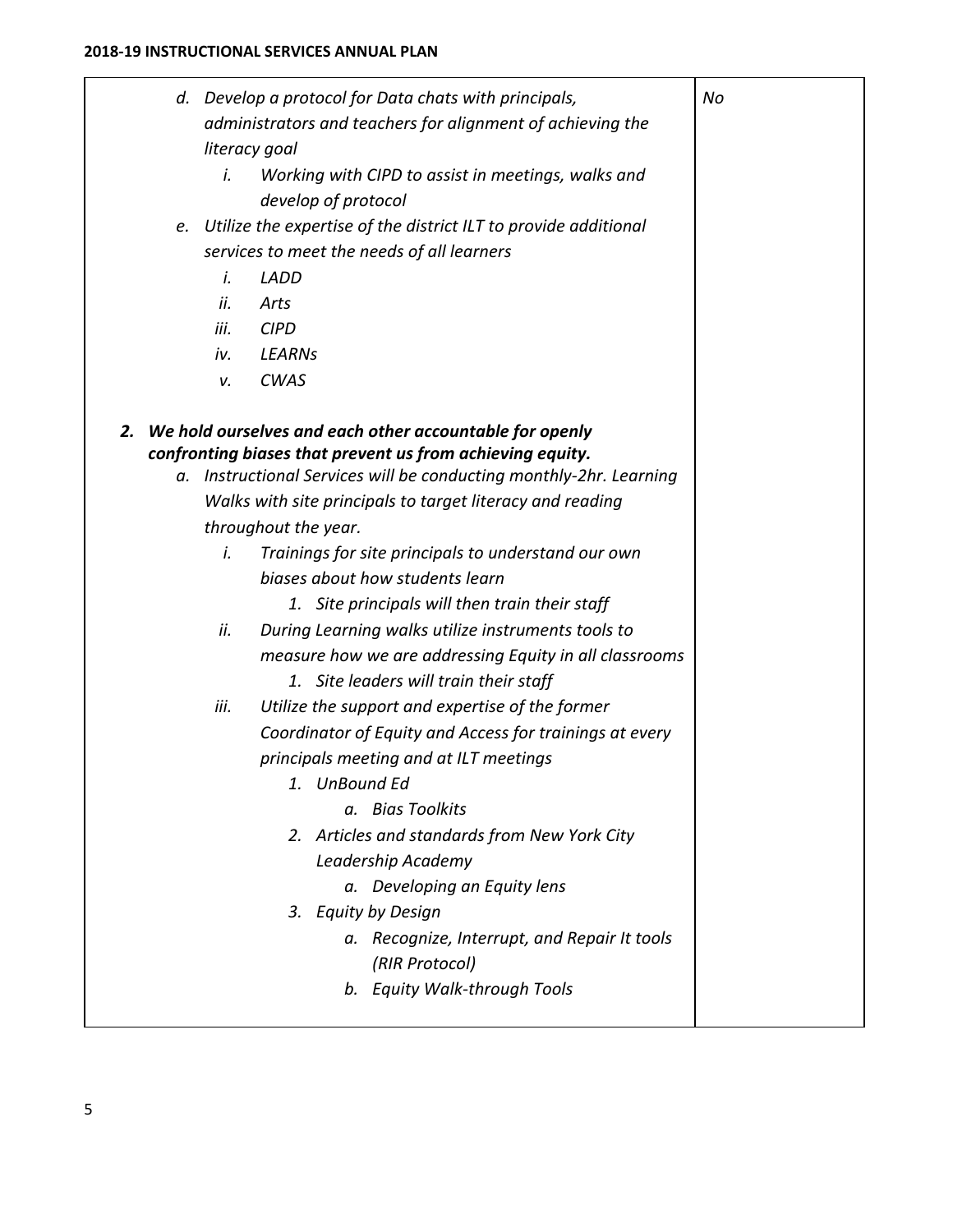| 3. |    | Increase the number of students who are college and career ready<br>through actions above, and,                                                                                                                                                        |                                                                                                                                |
|----|----|--------------------------------------------------------------------------------------------------------------------------------------------------------------------------------------------------------------------------------------------------------|--------------------------------------------------------------------------------------------------------------------------------|
|    |    | a. Graduate Defense implementation - utilize common rubrics,<br>provide PD on calibration and scoring as well as classroom<br>instruction focused on deeper learning, in order to achieve higher<br>quality student products                           | Yes, need to make<br>sure included in<br>CIPD budget and<br>plan                                                               |
|    |    | b. Develop stronger collaboration with local community college and<br>other postsecondary institutions                                                                                                                                                 | No                                                                                                                             |
|    |    | c. Develop program models to ensure a shared vision and common<br>learning outcomes that support diverse school and student needs.<br>Partner with site administrators and CWAS office to create a<br>culture of achievement on every secondary campus | No                                                                                                                             |
|    |    | d. Create intervention and bridge programs to provide enrichment<br>and remediation opportunities for students during the school year<br>and in the summer months                                                                                      | Yes, might need<br>additional FTEs to<br>create<br>opportunities in<br>master schedule (at<br>secondary)                       |
|    |    | e. Provide targeted student support services to reduce failure rates<br>and increase college and career options                                                                                                                                        | No - budget<br>includes<br>Acellus/credit<br>recovery<br>opportunities. We<br>also need to<br>re-align counseling<br>services. |
|    | f. | Provide a minimum set of work-based learning experiences,<br>including compensated internships for all Academy students                                                                                                                                | Yes, need to<br>fundraise or find<br>donations for<br>stipends since we<br>cannot make a gift<br>of public funds               |

# **[SEE PK-12 MODEL ORGANIZATIONAL CHART](https://drive.google.com/open?id=1ulPjCMZlkyC-JG5S3joLeXeEG2fe0P_BFQdPT-00TJk)**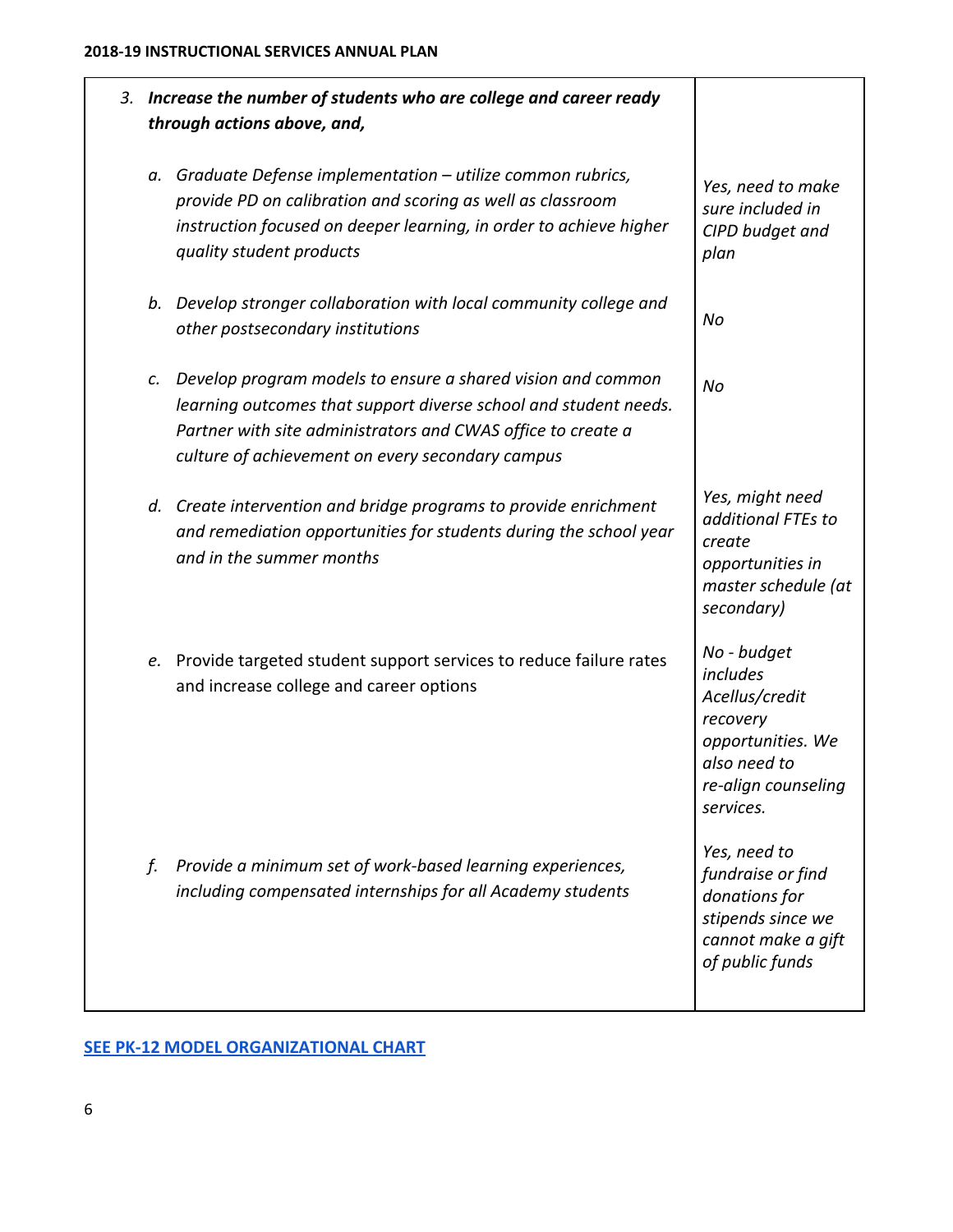# **ALIGNMENT TO LCAP GOALS, ACTIONS, OUTCOMES & TARGETS 2018-20**

**Goal 1:** Students will demonstrate grade level knowledge in all core subjects and graduate in 4 years exemplifying our PUSD graduate profile. All students, English Learners (ELs), Foster Youth, eligible for Free/Reduced Meal Program, and others who have been less academically successful in the past, will have access to a robust course selection and will show academic achievement.

## **2018-19 ACTIONS & SERVICES**

With (Budget Location and estimated number of FTE funded by LCFF Supplemental & Concentration funds and/or Title I, II, and/or III)

| #     | <b>LCAP Action/Service Description</b>                                                                                                                                                                                                                                                                                                                                                                                                                                                                                                                                                                                                                                                                                                         | <b>LCAP Outcomes &amp; Targets</b>                                           |
|-------|------------------------------------------------------------------------------------------------------------------------------------------------------------------------------------------------------------------------------------------------------------------------------------------------------------------------------------------------------------------------------------------------------------------------------------------------------------------------------------------------------------------------------------------------------------------------------------------------------------------------------------------------------------------------------------------------------------------------------------------------|------------------------------------------------------------------------------|
| 1.1   | Provide balanced, consistent and differentiated<br>instructional support and professional development<br>through:                                                                                                                                                                                                                                                                                                                                                                                                                                                                                                                                                                                                                              | See dashboard for expected<br>outcomes, baselines and targets for<br>Goal 1  |
| 1.1.a | a) Instructional Coaching based on the tiered support for<br>schools model. Schools will be provided coaches to focus<br>on English Learner, Foster Youth, Special Education, and<br>social-economically disadvantaged students' needs (see<br>also actions 1.3-5). The factors were based on enrollment<br>and need with an estimated twenty (20) full-time<br>equivalent Instructional Coaches (Resource Teachers) to be<br>deployed. Coaches support job-embedded professional<br>development at school sites, lead data chats following<br>trimester Informal Reading Inventory assessments, and<br>train teachers in balanced literacy implementation. Focus<br>schools will have additional coaching time dedicated to<br>their schools. | See CIPD Annual Plan, dashboard<br>and individual school data and<br>budgets |
| 1.1.b | District Curriculum Content Specialists - Teachers on<br>Special Assignment (TOSA IIs) for curriculum and<br>assessment design, site and district level PD in the areas of<br>Math, ELA, Science, and Social Science - History (Curriculum<br>Instruction and Professional Development 135)                                                                                                                                                                                                                                                                                                                                                                                                                                                    | See CIPD Annual Plan                                                         |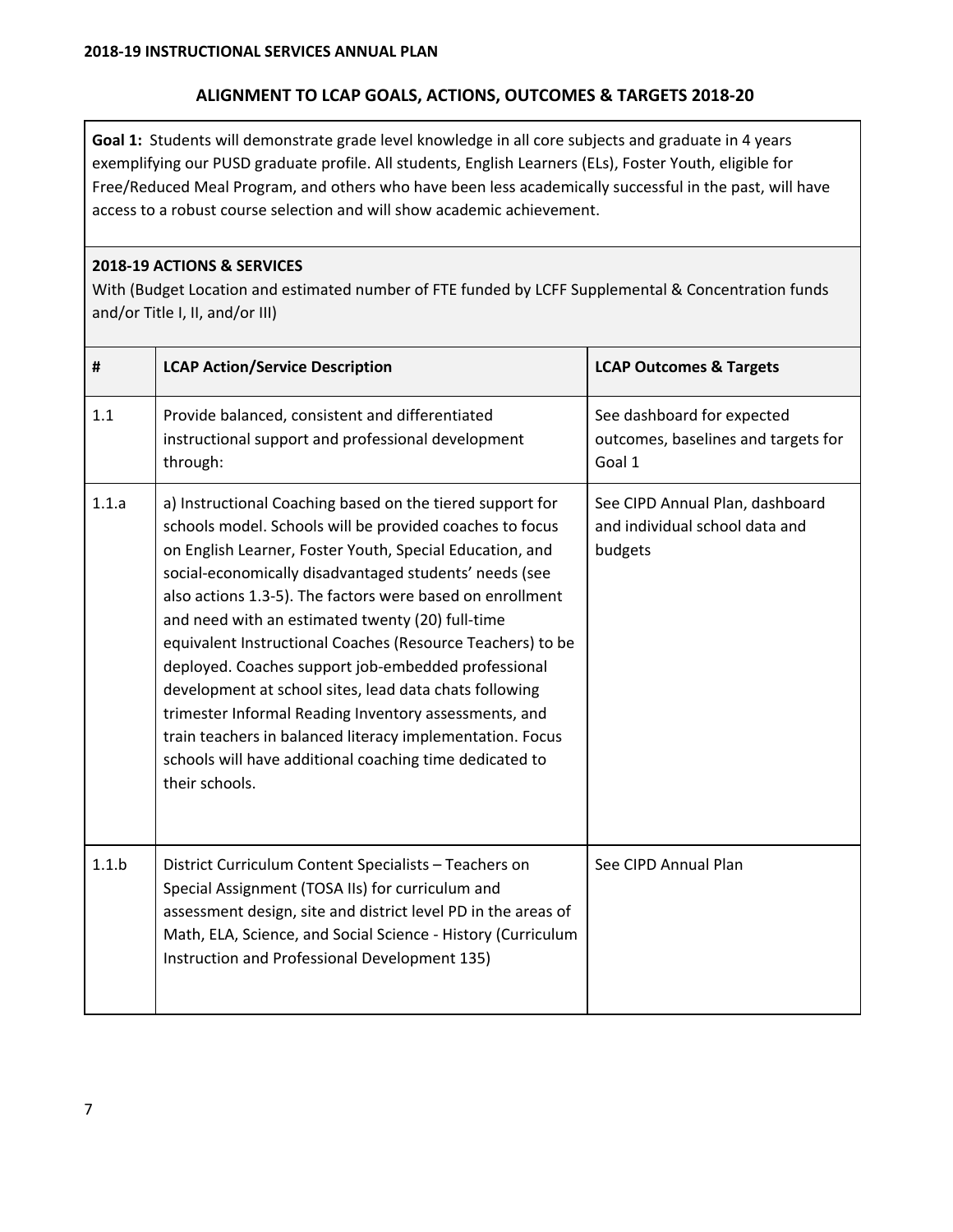| 1.1.e  | Instructional Leadership - Elementary and Secondary. 1 FTE<br>Elementary Assistant Superintendent (130). 1 FTE<br>Secondary Assistant Superintendent (136)                                                                                                                                                                                                                                                                                                                                                                                                                                                               | See Dashboard, Goal 1                                                                                        |
|--------|--------------------------------------------------------------------------------------------------------------------------------------------------------------------------------------------------------------------------------------------------------------------------------------------------------------------------------------------------------------------------------------------------------------------------------------------------------------------------------------------------------------------------------------------------------------------------------------------------------------------------|--------------------------------------------------------------------------------------------------------------|
| 1.4.a. | Career Technical Education (CTE) instructional support and<br>professional development (High School College and Career<br>and grant resources 153). 1 FTE CTE Coordinator, PD, and<br>materials                                                                                                                                                                                                                                                                                                                                                                                                                          | <b>State Priority 4</b><br>1.7 College & Career Readiness<br>Indicator<br>Baseline: 35.7%; 18-19 Target: 40% |
| 1.4.b  | Career Technical Education (CTE) - teachers and related<br>supports, Site-based instruction and increased access to<br>challenging and engaging courses (153, grant resources,<br>and by site). 6 FTE CTE teachers at secondary schools (exact<br># TBD depending on CTEIG grant)                                                                                                                                                                                                                                                                                                                                        | See 1.7 above                                                                                                |
| 1.4.c. | CIS Academy Support for students at-risk of dropping<br>out/Credit Recovery. Access to extended learning<br>opportunities was streamlined with systems in place for<br>equitable access for students needing additional supports<br>through Credit Recovery. Increased offerings for PUSD<br>Summer programs as well as on-line/blended learning<br>options (Secondary Education 136). CIS Academy Support<br>for students at-risk of dropping out ((7.5 FTE Teachers, and<br>0.5 FTE Adult Ed. Director, 0.5 FTE CIS Principal, 085).<br>Including alternative education for at risk students (Rose<br>City 4 FTE, 880) | Individual school data for CIS and for<br>Dropout                                                            |
| 1.4.d. | Secondary/ Software and contracts for and Career<br>Readiness: Provide resources for outreach, training and<br>information for students and parents for college and career<br>post-secondary. Training for AP teachers-best practices<br>(Secondary 136)                                                                                                                                                                                                                                                                                                                                                                 | See College & Career Readiness<br>Indicator 1.7                                                              |
| 1.4.e  | Library Services for Middle and High Schools - including<br>librarians, materials and resources (by site). 5.4 FTE<br>secondary Librarians                                                                                                                                                                                                                                                                                                                                                                                                                                                                               | See program or site data as<br>applicable                                                                    |
| 1.4.f. | After school services to provide aligned enrichment and<br>academic support courses offered (LEARNs 108, by grant)                                                                                                                                                                                                                                                                                                                                                                                                                                                                                                       | See program data                                                                                             |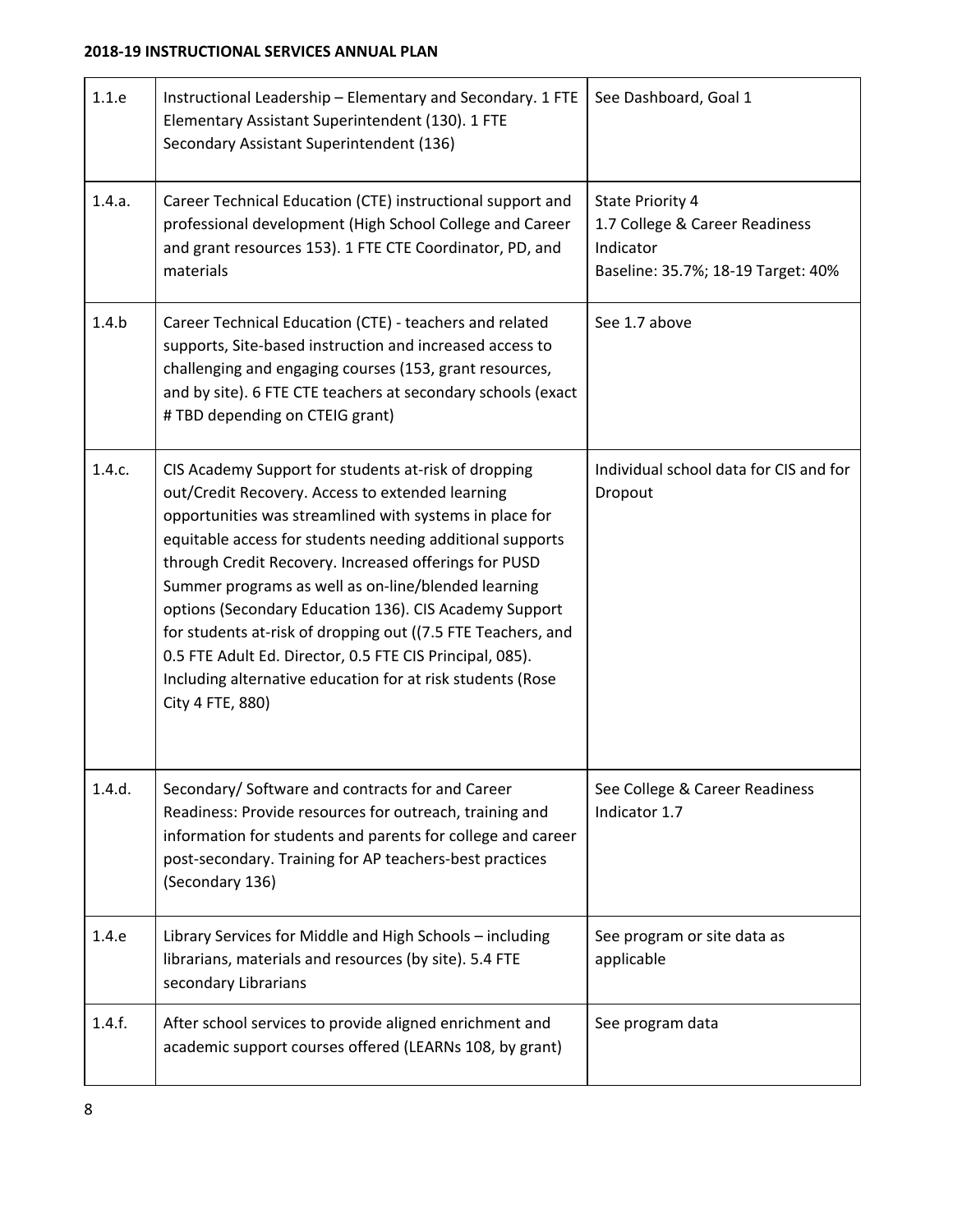| 1.5    | Provide enrichment, differentiation, and signature<br>programs to support student engagement and college and<br>career readiness                                                                                                                                                                                                                                                                                    | See individual school data                                            |
|--------|---------------------------------------------------------------------------------------------------------------------------------------------------------------------------------------------------------------------------------------------------------------------------------------------------------------------------------------------------------------------------------------------------------------------|-----------------------------------------------------------------------|
| 1.5.a. | Provide arts education and enrichment including<br>instrumental music for 3-5 students, K-12 arts education<br>leadership and support (Arts 133 and Elementary 130). 0.5<br>FTE Arts Education Coordinator. 5.84 FTE Teachers serving<br>all 18 elementary and secondary schools with direct<br>instruction to students in 3rd, 4th, and 5th grades. Arts<br>supplies                                               | See Location 133 Arts Education<br>program data                       |
| 1.5.b  | Athletics and extra-curricular activities                                                                                                                                                                                                                                                                                                                                                                           | State Priority 6<br>3.7 School Connectedness<br>Target: 54% or better |
| 1.5.c. | Offer Signature Programs - Magnet schools, International<br>Baccalaureate (IB), and dual language immersion programs<br>designed to provide specialized, unique, theme-based<br>programs to increase student engagement, socioeconomic<br>integration, and academic achievement (by resource and<br>site). 3 FTE IB teachers at Blair. 1 FTE IB Coordinator at<br>Willard Elementary. Other IB Program expenditures | See MSAP program data and<br>individual school data                   |
| 1.5.d  | 1.5 FTE math teachers for Math Academy                                                                                                                                                                                                                                                                                                                                                                              | See program data                                                      |
| 1.5.e  | 2 Assistant Principals at Muir and Blair High Schools                                                                                                                                                                                                                                                                                                                                                               | See individual school data                                            |
| 1.6    | Superintendent Focus School Support: targeted support<br>and interventions provided to schools based on needs<br>identified on evaluation rubrics and through root cause<br>analyses. Expected outcomes and targets will be defined<br>within SPSAs. Includes additional staffing for schools with a<br>higher percentage of unduplicated pupils (by goal and site).                                                | See individual school data                                            |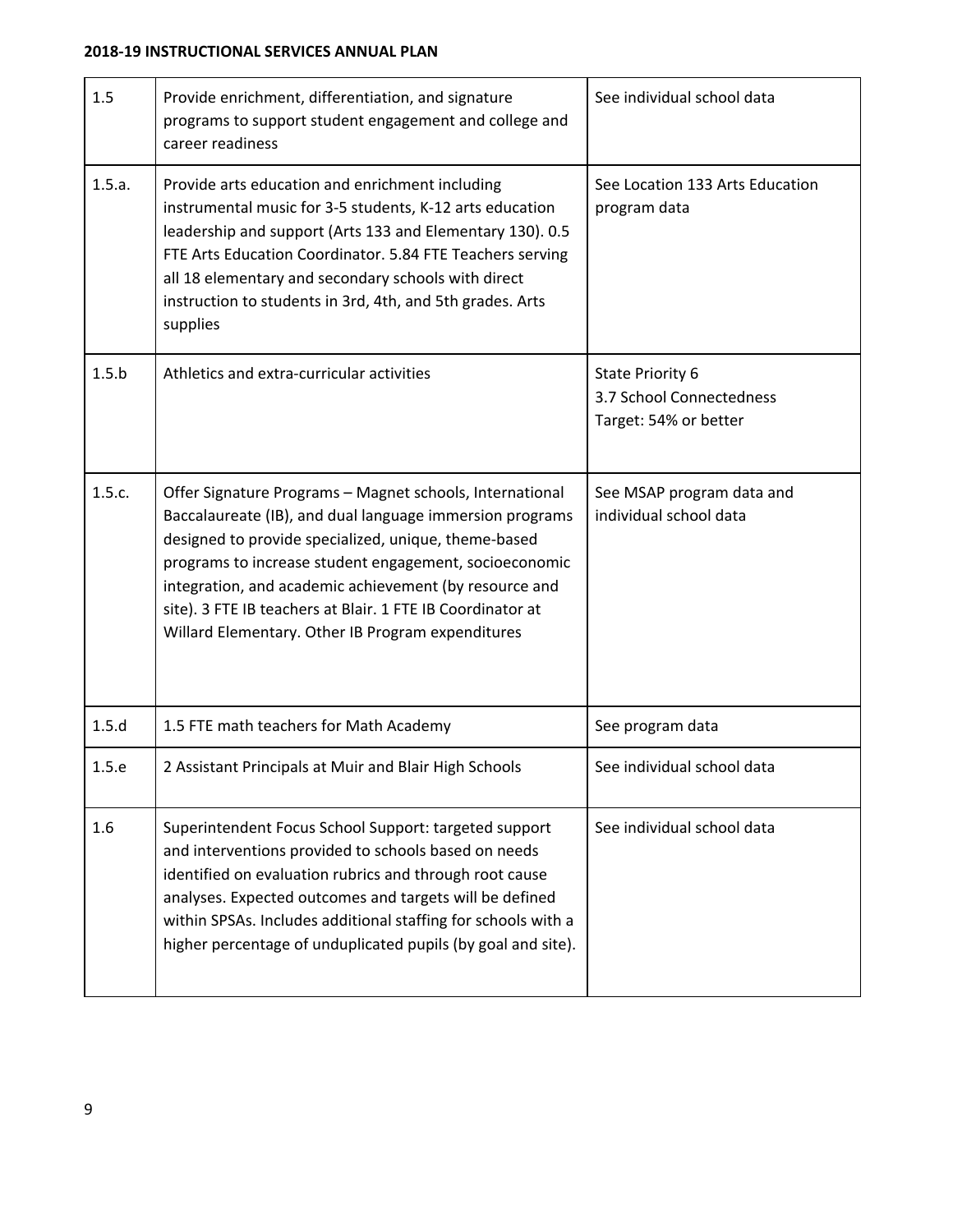## **2018-19 INSTRUCTIONAL SERVICES ANNUAL PLAN**

| 1.7 | Provide all schools with an allocation per unduplicated<br>pupil (for LCFF Supplemental and Concentration funds) and | See individual school data |
|-----|----------------------------------------------------------------------------------------------------------------------|----------------------------|
|     | free and reduced lunch eligibility (for federal Title I funds)                                                       |                            |
|     | to support actions and services designed to meet goals for                                                           |                            |
|     | target students as identified in their Single Plans for                                                              |                            |
|     | Student Achievement (by site)                                                                                        |                            |
|     |                                                                                                                      |                            |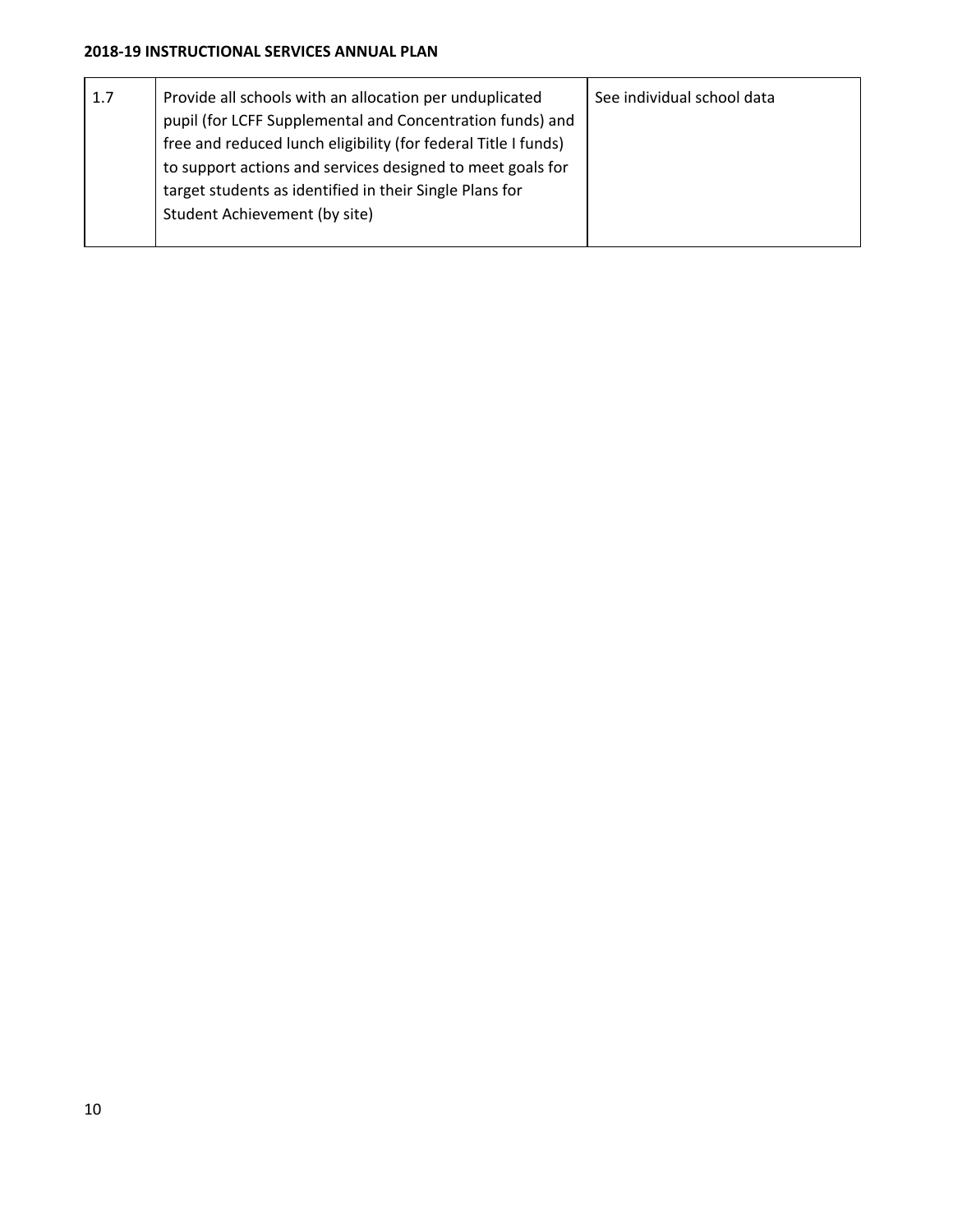

#### **INSTRUCTIONAL SERVICES PK‐12 MODEL ORGANIZATION CHART**

Key: Blue Outline: Academics Division Blue Outline and Shading: Instructional Services Department (i.e. Elementary & Secondary) Orange: Focus Schools Yellow: Achieving Schools Green: Excelling Schools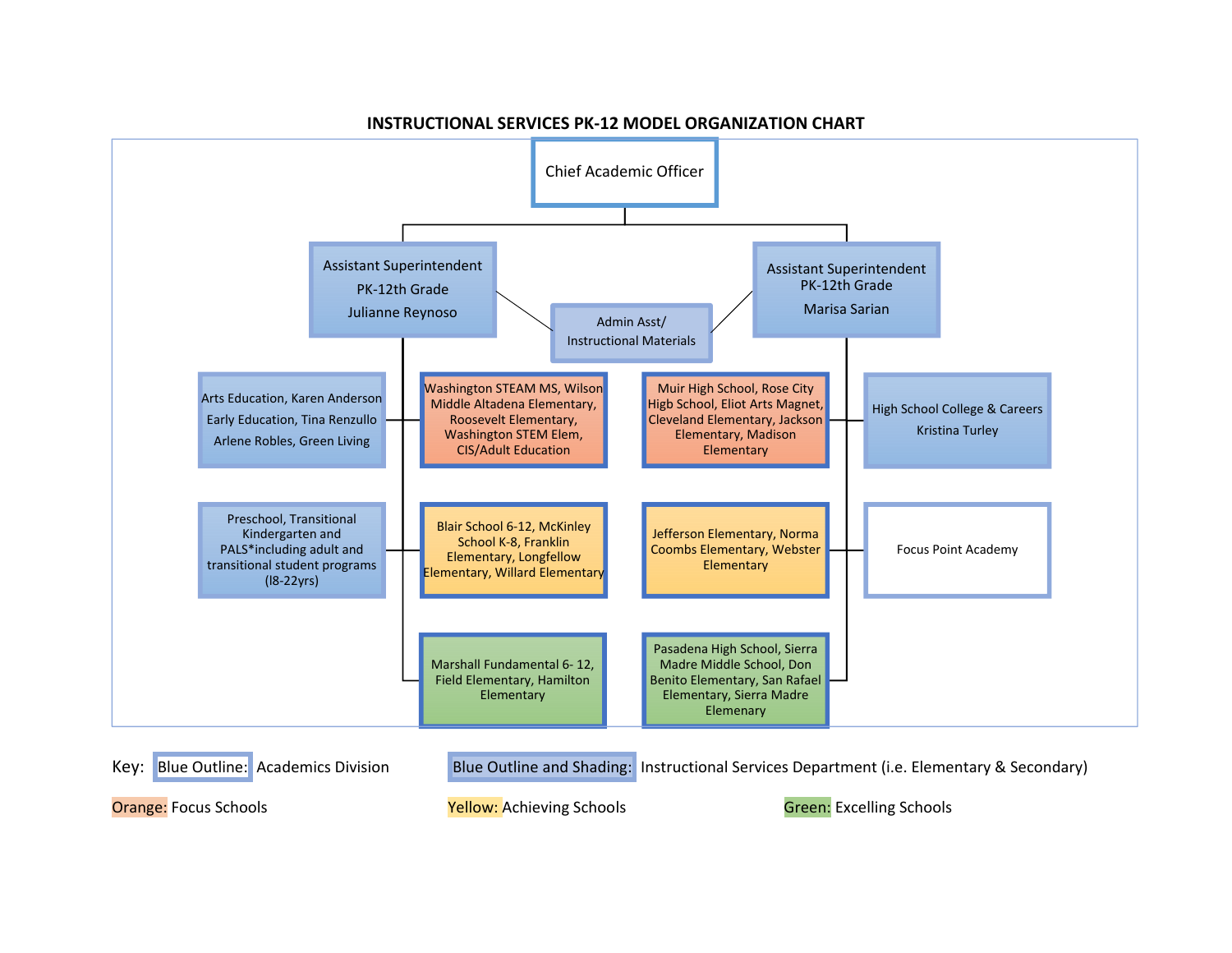| <b>Assistant Superintendent-PK-12th Grade</b><br><b>Julianne Reynoso</b> |                                                                 |                                                     |                                                                                                                                                                                                                                                                                                                                                                                                                                                                                            |  |  |
|--------------------------------------------------------------------------|-----------------------------------------------------------------|-----------------------------------------------------|--------------------------------------------------------------------------------------------------------------------------------------------------------------------------------------------------------------------------------------------------------------------------------------------------------------------------------------------------------------------------------------------------------------------------------------------------------------------------------------------|--|--|
| Arts Department<br>Karen Anderson                                        | Early Education and<br><b>Engagement Coach</b><br>Tina Renzullo | <b>Green Living Teacher</b><br><b>Arlene Robles</b> | Supervise PK-12th Grade<br><b>Sites and Principals (14</b><br>Sites)<br><b>Gifted and Talented</b><br><b>Education Services</b><br>Supervise K-8 Library<br>Coordinators<br><b>Annual Instructional Bell</b><br><b>Schedules</b><br>Co-Supervises AP's and<br>Counselors<br>Organize Summer School<br><b>Opening School Support</b><br><b>Supervise District Events:</b><br>Spelling Bee, MLK<br><b>Weekend and Math Field</b><br>Day<br>Supervise ECE department<br>Supervise TK Programs |  |  |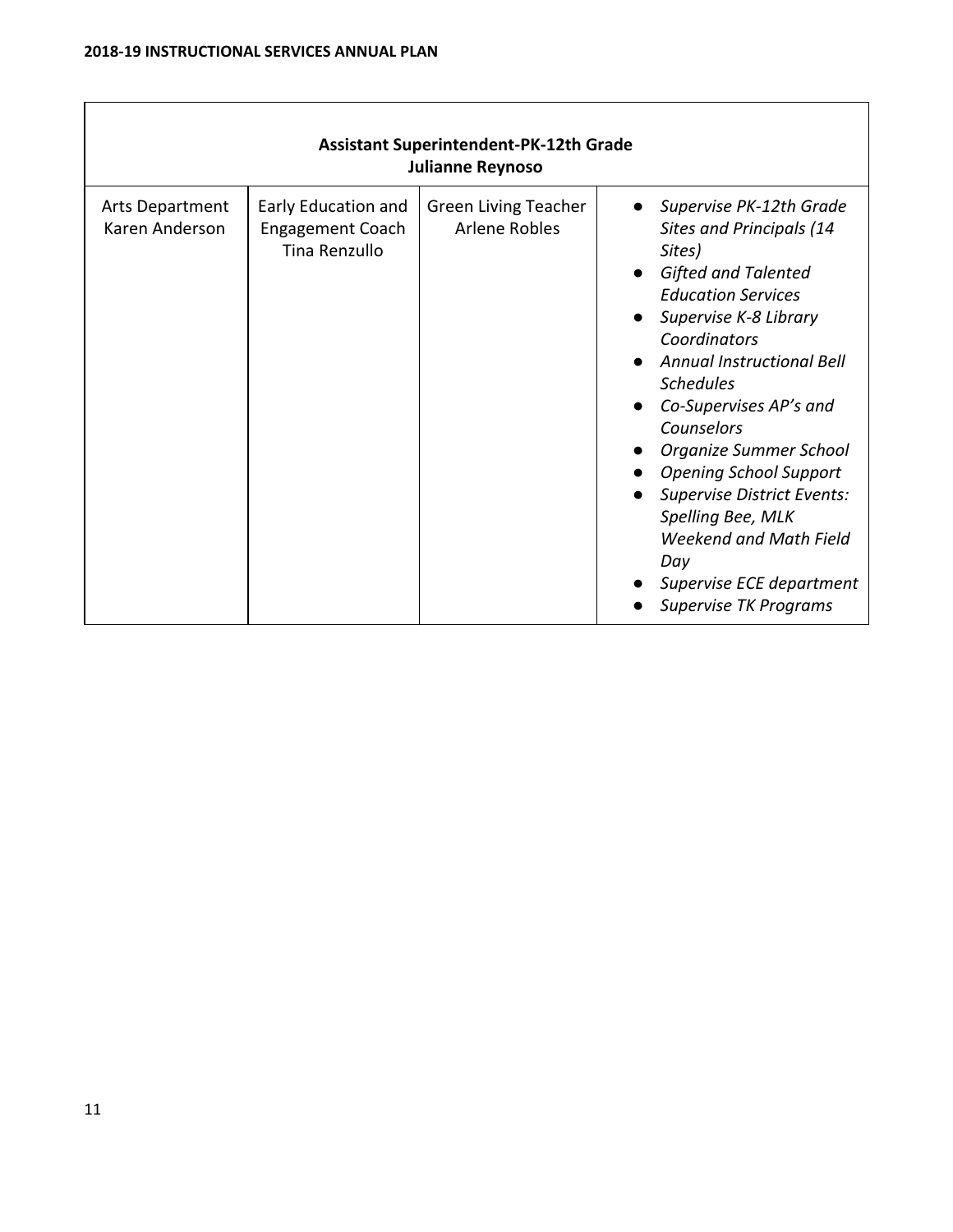| <b>Division Chief</b>  | (A  )            |
|------------------------|------------------|
| Fund                   | 01.0             |
| SiteType               | Department       |
| DivisionGroup          | Academics        |
| <b>Department Head</b> | (Multiple Items) |
|                        |                  |

| <b>Sum of Proposed Budget</b>                               | <b>Column Labels</b>             |                   |                      |                                  |                                   |              |                     |                                              |
|-------------------------------------------------------------|----------------------------------|-------------------|----------------------|----------------------------------|-----------------------------------|--------------|---------------------|----------------------------------------------|
| <b>Row Labels</b>                                           | 00000.0 - Unrestricted 07091.0 - |                   | 35500.0 - Voc &      | 63820.0 - CA                     | 63870.0 - CAREER                  |              |                     | 90000.0 - Gifts 90600.0 - PEF 90816.0 - Buck |
|                                                             | <b>Resource</b>                  | <b>LCAP</b>       | <b>Tech Educ Act</b> | <b>Career Pathways</b><br>Implem | TECHNICAL EDU.<br><b>INCENTIV</b> | and Grants   |                     | Institute                                    |
| <b>Expenditure</b>                                          |                                  |                   |                      |                                  |                                   |              |                     |                                              |
| 089 - Summer School Central Loc                             | 4,501                            | 155,907           |                      |                                  |                                   |              |                     |                                              |
| <b>Certificated Salaries</b>                                | $\pmb{0}$                        | 108,662           |                      |                                  |                                   |              |                     |                                              |
| <b>Classified Salaries</b>                                  | 3,415                            | 3,571             |                      |                                  |                                   |              |                     |                                              |
| <b>Employee Benefits</b>                                    | 1,086                            | 14,674            |                      |                                  |                                   |              |                     |                                              |
| <b>Materials and Supplies</b>                               | $\mathbf{0}$                     | 3,000             |                      |                                  |                                   |              |                     |                                              |
| <b>Contracted Services</b>                                  |                                  | 26,000            |                      |                                  |                                   |              |                     |                                              |
| 130 - Elementary Teaching and Learning                      | 128,679                          | 412,599           |                      |                                  |                                   | 79,038       | $\mathbf{0}$        |                                              |
| <b>Certificated Salaries</b>                                | $\pmb{0}$                        | 294,798           |                      |                                  |                                   | 57,090       | $\pmb{0}$           |                                              |
| <b>Classified Salaries</b>                                  | 60,106                           | $\mathbf{0}$      |                      |                                  |                                   |              | $\mathbf{0}$        |                                              |
| <b>Employee Benefits</b>                                    | 36,489                           | 96,485            |                      |                                  |                                   | 21,948       | $\mathbf{0}$        |                                              |
| <b>Materials and Supplies</b>                               | 16,084                           | 21,316            |                      |                                  |                                   |              | $\mathbf{0}$        |                                              |
| <b>Contracted Services</b>                                  | 16,000                           | $\mathbf{0}$      |                      |                                  |                                   |              | $\pmb{0}$           |                                              |
| <b>Capital Outlay</b>                                       |                                  | $\mathbf{0}$      |                      |                                  |                                   |              |                     |                                              |
| 133 - Arts Education                                        | 0                                |                   |                      |                                  |                                   | $\mathbf 0$  |                     |                                              |
|                                                             | $\pmb{0}$                        | 619,580           |                      |                                  |                                   |              | 85,313<br>$\pmb{0}$ |                                              |
| <b>Certificated Salaries</b>                                | $\pmb{0}$                        | 296,397           |                      |                                  |                                   |              |                     |                                              |
| <b>Classified Salaries</b>                                  | $\pmb{0}$                        | 92,688            |                      |                                  |                                   |              | 42,681              |                                              |
| <b>Employee Benefits</b>                                    |                                  | 169,495<br>23,900 |                      |                                  |                                   | $\mathbf{0}$ | 17,632<br>25,000    |                                              |
| <b>Materials and Supplies</b><br><b>Contracted Services</b> |                                  | 37,100            |                      |                                  |                                   | $\mathbf{0}$ | $\pmb{0}$           |                                              |
| Indirect                                                    |                                  |                   |                      |                                  |                                   |              |                     |                                              |
|                                                             |                                  |                   |                      |                                  |                                   |              |                     |                                              |
| 134 - Athletics                                             | 374,452                          |                   |                      |                                  |                                   |              |                     |                                              |
| <b>Certificated Salaries</b>                                | 120,000                          |                   |                      |                                  |                                   |              |                     |                                              |
| <b>Classified Salaries</b>                                  | 130,000                          |                   |                      |                                  |                                   |              |                     |                                              |
| <b>Employee Benefits</b>                                    | 43,096                           |                   |                      |                                  |                                   |              |                     |                                              |
| <b>Materials and Supplies</b>                               | 1,860                            |                   |                      |                                  |                                   |              |                     |                                              |
| <b>Contracted Services</b>                                  | 79,496                           |                   |                      |                                  |                                   |              |                     |                                              |
| 136 - Secondary Teaching and Learning                       | 2,377                            | 442,778           |                      |                                  | $\pmb{0}$                         | $\mathbf 0$  |                     | 32,000                                       |
| <b>Certificated Salaries</b>                                | $\mathbf{0}$                     | 199,273           |                      |                                  | $\mathbf{0}$                      |              |                     | 23,429                                       |
| <b>Classified Salaries</b>                                  | $\pmb{0}$                        |                   |                      |                                  |                                   |              |                     |                                              |
| <b>Employee Benefits</b>                                    | $\pmb{0}$                        | 63,505            |                      |                                  | $\mathbf{0}$                      |              |                     | 5,571                                        |
| <b>Materials and Supplies</b>                               | 970                              | 22,000            |                      |                                  | $\pmb{0}$                         | $\pmb{0}$    |                     | 3,000                                        |
| <b>Contracted Services</b>                                  | 1,407                            | 138,000           |                      |                                  | $\mathbf{0}$                      | $\pmb{0}$    |                     | $\mathbf 0$                                  |
| <b>Capital Outlay</b>                                       |                                  | 20,000            |                      |                                  |                                   | $\mathbf 0$  |                     |                                              |
| 153 - HS College and Career Pathways                        | $\mathbf 0$                      | 532,854           | 142,857              | 105,468                          | 1,013,229                         |              | 85,186              | 11,239                                       |
| <b>Certificated Salaries</b>                                | $\pmb{0}$                        | 353,594           | 12,118               | 54,927                           | 715,550                           |              | 58,520              | 7,416                                        |
| <b>Classified Salaries</b>                                  | $\mathbf{0}$                     | $\mathbf{0}$      | 8,994                | $\pmb{0}$                        | $\mathbf{0}$                      |              |                     |                                              |
| <b>Employee Benefits</b>                                    | $\pmb{0}$                        | 179,260           | 3,891                | 50,541                           | 280,679                           |              | 26,666              | 3,823                                        |
| <b>Materials and Supplies</b>                               | $\pmb{0}$                        |                   | 52,854               | $\mathbf{0}$                     | 7,000                             |              |                     |                                              |
| <b>Contracted Services</b>                                  | $\mathbf{0}$                     | $\mathbf{0}$      | 65,000               | $\mathbf 0$                      | 10,000                            |              |                     |                                              |
| <b>Capital Outlay</b>                                       |                                  |                   |                      | $\mathbf 0$                      |                                   |              |                     |                                              |
|                                                             |                                  |                   |                      |                                  |                                   |              |                     |                                              |
| <b>Totals</b>                                               | 510,009                          | 2,163,718         | 142,857              | 105,468                          | 1,013,229                         | 79,038       | 170,499             | 43,239                                       |
| <b>GRAND TOTAL</b>                                          |                                  |                   |                      |                                  |                                   |              |                     | 4,228,057                                    |